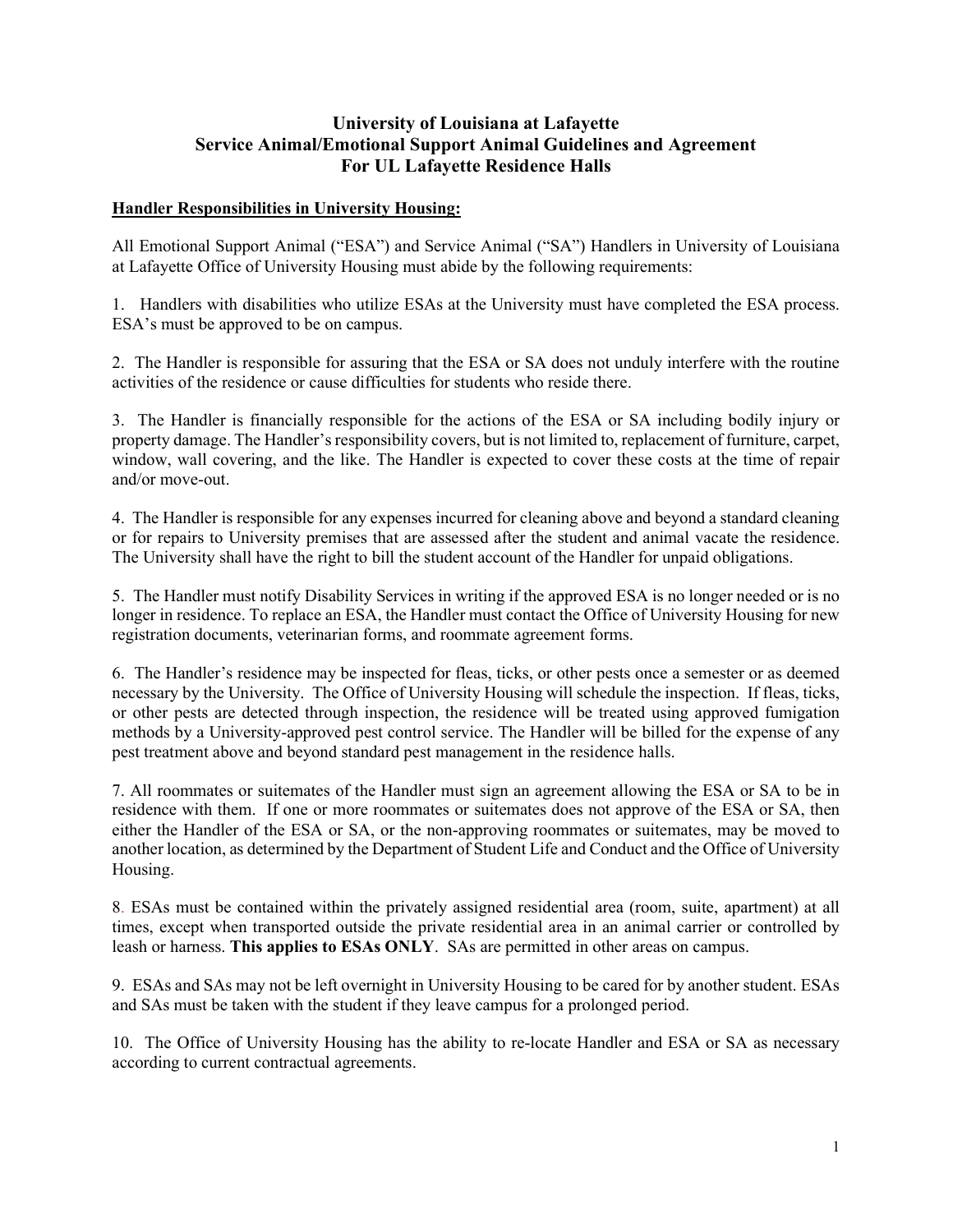11. The Handler agrees to abide by all other residential policies. Reasonable accommodation which may constitute an exception to a policy that otherwise would prohibit having an animal does not constitute an exception to any other policy.

12. Should the ESA or SA be removed from the premises for any reason, the Handler is expected to fulfill his/her housing obligations for the remainder of the Housing contract.

13. Care and Supervision of the ESA or SA are the responsibility of the Handler who benefits from the ESA's or SA's use. The Handler is required to maintain control of the ESA or SA at all times.

14. The Handler is also responsible for ensuring the cleanup of the animal's waste and, when appropriate, must toilet the animal in areas designated by the University. Indoor animal waste, such as cat litter (ESA only), must be placed in a sturdy plastic bag and securely tied up before being disposed of in outside trash containers. Litter boxes should be placed on mats so that waste is not tracked onto carpeted surfaces.

15. In accordance with local ordinances and regulations, the ESA or SA must be immunized against diseases common to that type of animal.

16. The ESA or SA must be in good health. ESAs or SAs to be housed in University Housing must have an annual clean bill of health from a licensed veterinarian. The University has authority to direct that the animal receive veterinary attention.

17. ESAs and SAs (living in University Housing) must be spayed or neutered prior to being brought to campus. The University reserves the right to request documentation of the applicable procedure.

18. The ESA and SA must meet legal requirements for licensing. The University reserves the right to request documentation showing that the animal has been licensed.

19. If appropriate the ESA or SA must be on a leash, unless the leash would inhibit the animal's ability to be of service.

20. The Handler is at all times responsible for the behavior of the ESA or SA. An ESA or SA may be removed if its behavior is unruly or disruptive (e.g., barking, jumping on people, growling, running around, and exhibiting aggressive behavior, etc.) or in any other way causes a disruption to other students. If such an event occurs, the Office of University Housing staff will discuss the situation with the student and decide on a resolution. If such behavior persists, the Handler may be prohibited from bringing the animal on campus until the Handler takes significant and effective remedial steps to mitigate the animal's behavioral problems.

21. If the ESA or SA is a dog or cat, it must be one (1) year or older.

21. ESAs or SAs are required to be housebroken. Handlers must also ensure that their animals are kept clean and well-groomed. Animals that are excessively unclean (e.g., repeated soiling of facilities, fleasinfested, foul-smelling, shedding excessively, etc.) may be excluded from University facilities.

22. The Department of Student Life and Conduct, Residential Life, and/or the Office of University Housing may place other reasonable conditions or restrictions on an ESA or SA depending on the nature and characteristics of the animal.

23. Handlers of ESAs or SAs are solely responsible for any damage to persons or University property caused by their animals.